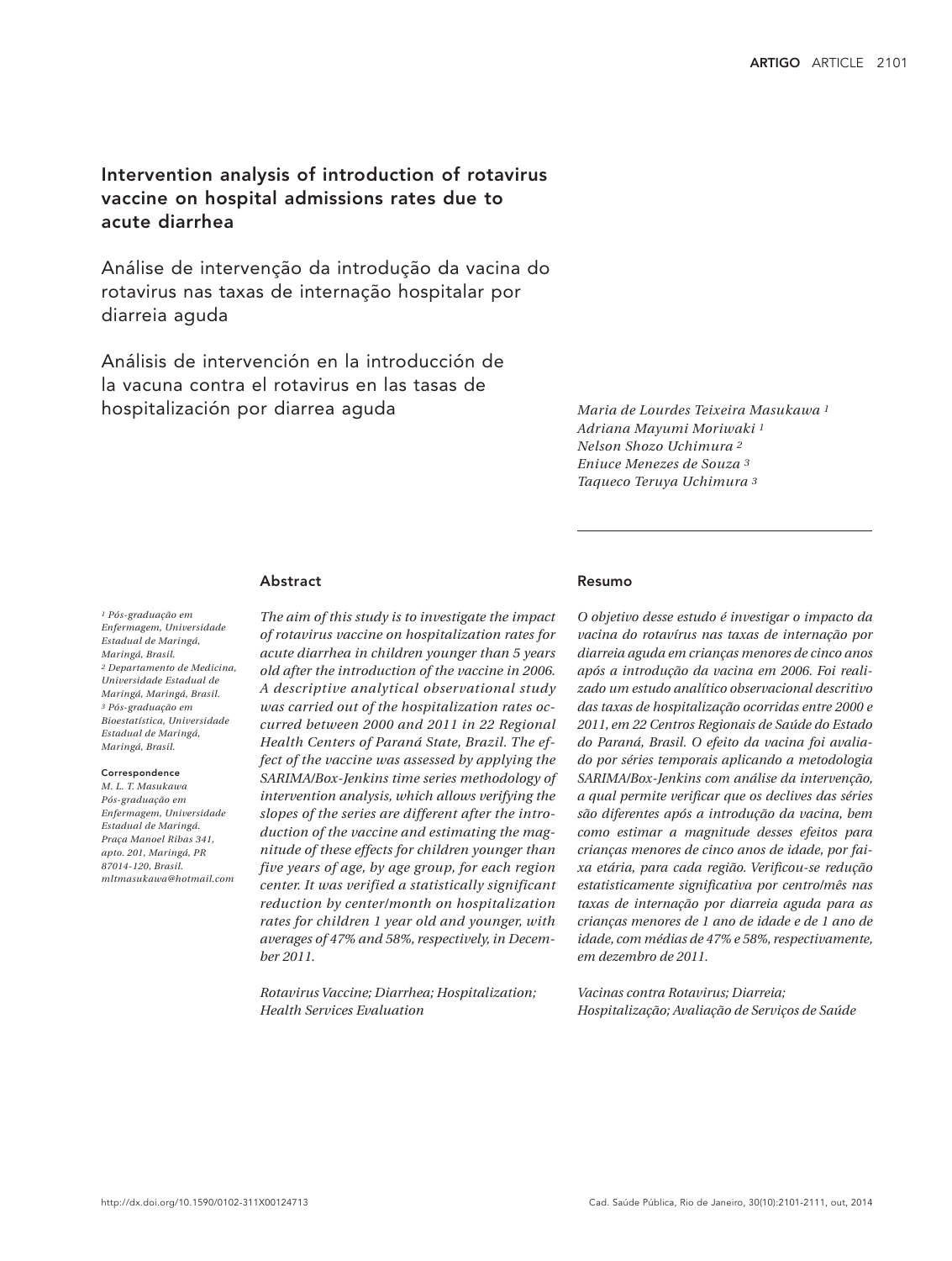## Introduction

Diarrhea is the second leading cause of death among children under 5 years old in the world, affecting approximately 1.5 million children per year. Currently, 39% of children with diarrhea in developing countries receive the recommended treatment, and limited data until now suggests some progress since 2000 1.

Worldwide, rotavirus is considered one of the most important agents of gastroenteritis and death in children under 5 years old. It is estimated that every year there are 125 million diarrhea cases associated with rotavirus, resulting in 418,000 to 520,000 deaths, 85% of which are in less-developed regions. These data reflect 20% of global mortality by diarrheal disease and 5% of the total of deaths of children younger than 5 years old 2.

In Brazil, the oral vaccine of human rotavirus (VORH) was included in National Program of Immunization (PNI) in March 2006, resulting in less severe intestinal diseases in children less than 5 years of age; we observed effects on infant mortality 3. According to the Brazilian Ministry of Health, the diarrhea incidence associated with rotavirus varies between 12% and 42% based on estimates that approximately 2,500 children younger than 5 years old died per year before the introduction of the vaccine.

Clinical tests of VORH demonstrated that for the first year of life, there was an effective protection of 87.1% against any gastroenteritis caused by rotavirus, of 95.8% against acute gastroenteritis caused by rotavirus, and of 91.8% against gastroenteritis caused by rotavirus demanding medical assistance; finally, VORH prevented 100% of hospitalizations due to gastroenteritis by rotavirus 4,5. These studies detected a 29% reduction in hospitalizations due to acute diarrhea in children younger than 1 year old, making necessary vaccination coverage equal or higher than 95% 2.

After the introduction of VORH in many countries, the reduction in hospitalization rates (HRs) was verified as it was in Brazil. Published studies indicating the reduction of HRs due to acute diarrhea in Brazil noticed a decline for children until 24 months, with a 48% reduction for the year 2007 when compared with the pre-vaccination period 6. However, for Southern regions, there was no significant decline in HRs. Other evaluations, with a longer period of use of the VORH through 2009 7 for children younger than 2 years old, presented reductions of 21% in 2007, 11% in 2008, and 24% in 2009. However, for Southern regions, the HRs declined by 12% in 2007, 11% in 2009, and increased by 27% in 2008. The southern region has 3 heterogeneous states, and analysis of all 3 together may account for the obtained

results. Thus, the aim of the present study is to verify the effect of the VORH on HRs due to acute diarrhea in children younger than 5 years old by using official data of Health Informatics Department (DATASUS) in Paraná State in Southern Brazil between 2000 and 2011. Analyzing data from each one of the 22 regional health divisions of Paraná State, which decreases the geographic analysis units, makes them more homogeneous 8.

With regards to the methodology, Lanziere et al. 6 used descriptive analysis and Carmo et al. 7 applied regression methods. No studies were found of the vaccine effect using specific methods for time series modeling. In this sense, this paper examines the effect of the VORH on HRs due to acute diarrhea using a time series investigation with analysis of intervention by Box-Jenkins methodology.

Intervention time series (ITS) analysis models the effect of an external and known intervention on data such as counts of events collected regularly in time. Such data or time series often show serial dependence in which observations are correlated with previous ones (one or more months, in the case of seasonal effects). Appropriate methods for handling such data enable some interventions to be modeled and their effect can be estimated after adjusting for serial dependence, trends, and seasonal effects, by using linear models to quantify increases or decreases in the mean level or slope of the series. ITS analysis tests the causal hypothesis that the mean level or slope of the time-series is different after the intervention, or seeks to estimate the magnitude of intervention effects.

ITS is typically conducted with the Box & Jenkins Auto-regressive Integrated Moving Average – ARIMA (http://stats.stackexchange.com/tags/ arima/info) framework, using the methods outlined by Box & Tiao 10. However, other methods such as segmented regression may be used. These 2 time series methods, adequately applied, enable the effect of the event to be separated from general trends and serial dependencies in time, thereby enabling valid statistical inferences to be made about whether an intervention has had an effect on a time series. Ramsay et al. 11 emphasized the necessity of correct modeling and analysis of interrupted time series. The paper showed that many ITS studies in the literature had analytical shortfalls. Thus, these considerations justify the importance of the application of this methodology, which is briefly described in the next section.

## Methodology

Descriptive-analytical observational study of monthly hospitalization rates due to acute diar-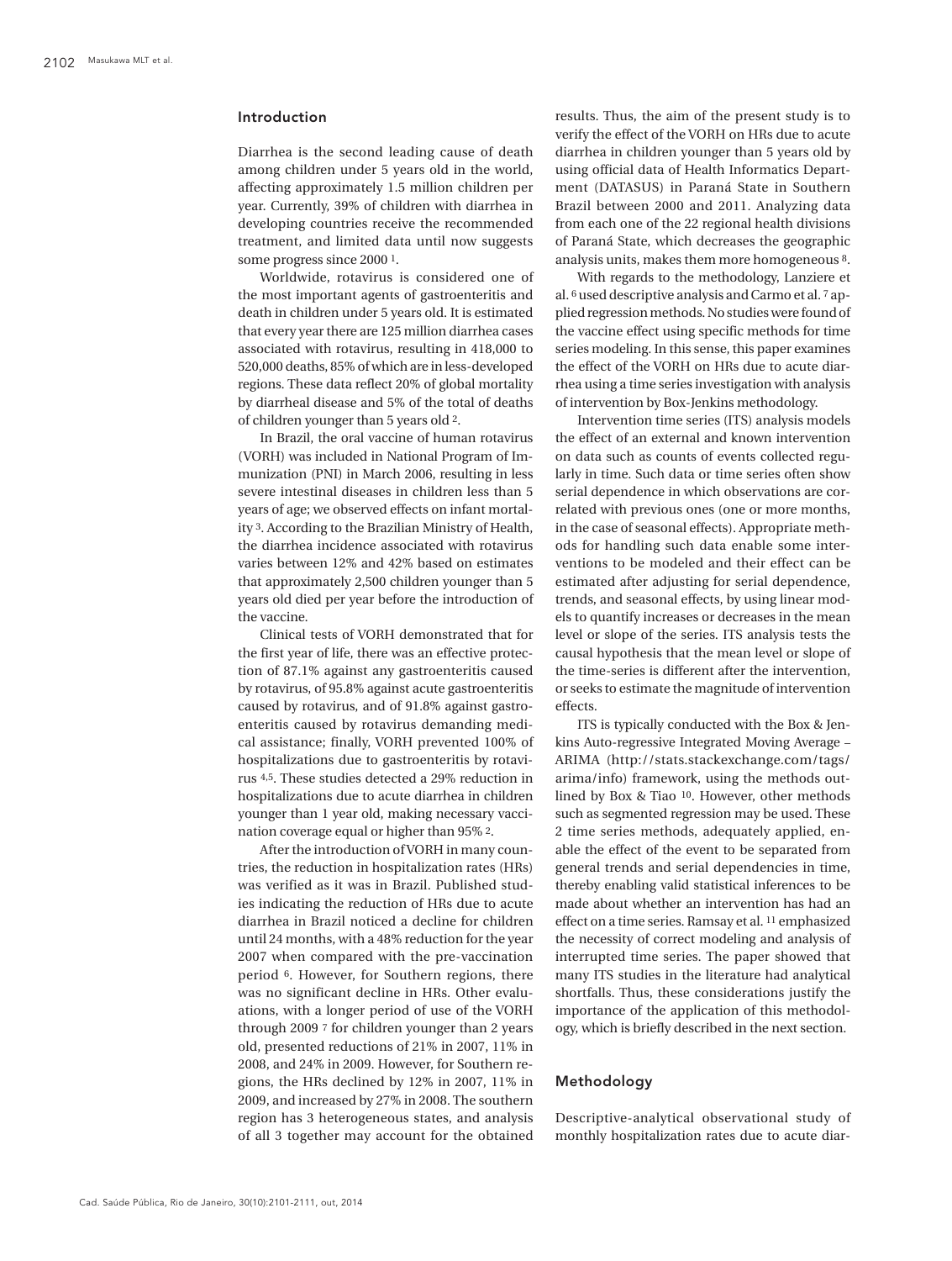rhea in children younger than 5 years old was performed between 2000 and 2011 in Paraná State. The research was performed with data from Paraná State, located in Southern Brazil, with an area of 199,880,202km2. The state has a humid subtropical climate in the Northeast, coastal plains, and a subtropical climate in the South. In 2011, the population of Paraná State was 10,512,349 of which 718,805 (6.84%) were younger than 5 years old. The State is administratively divided into 399 municipalities that are grouped in 22 regional health divisions (Instituto Brasileiro de Geografia e Estatística. *Censo Demográfico de 2000*. http://www. ibge.gov.br).

The study population was composed of all children younger than 5 years old living in Paraná State who were hospitalized by Brazilian Unified National Health System (SUS) due to acute diarrheal diseases between January 2000 and December 2011.

The available data in the electronic address of the DATASUS (www.datasus.gov.br) were obtained from the System of Hospital Information of SUS (SIH-SUS) by using the 10th revision of the International Classification of Diseases (CID-10) with the codes A00 and A09.

The age groups included younger than 1 year old (until 11 months and 29 days), 1 year old (older than or equal to 12 months to 23 months and 29 days), 2 years old (older than or equal to 24 months to 35 months and 29 days), 3 years old (older than or equal to 36 months to 47 months and 29 days) and 4 years old (older than or equal to 48 months to 59 months and 29 days). The calculation of the HR due to acute diarrhea was performed by dividing the number of hospitalizations due to acute diarrhea by the population of each age group and multiplying the coefficient per 10,000. The values of the population used in the rate calculus from 1 to 4 years old groups were the Brazilian Institute of Geography and Statistics (IBGE) census in the years 2000 and 2010; the inter census estimates were used from IBGE for the remaining years. For the age group younger than 1 year old, the values of the population were obtained from Information System on Live Births (SINASC).

The data were processed in Tabwin program (DATASUS. http://portal.saude.gov.br/portal/ se/datasus/area.cfm?id\_area=732), Excel (Microsoft Corp., USA), and R program (The R Foundation for Statistical Computing, Vienna, Austria; http://www.r-project.org). In R program, the packages t-series, and TSA (Times Series Analyses) were used to implement the methodology.

First, a descriptive analysis was performed for each age group and the monthly HR time series were analyzed for the 22 regional health divisions of Paraná State.

For the time series modeling with ITS analysis, the identification, estimation, and validation of the models considering the Box & Jenkins Seasonal ARIMA (SARIMA) methodology was applied for all HR time series. The choice of SARIMA models is due to the fact some series present seasonal characteristics. The general model for a time series  $Y_t$  is given by

$$
Y_t = N_t + m_t \tag{1}
$$

where  $N_t$  represents the time series before the intervention modeled by a SARIMA process 10,11  $m_t$  and is the change in the mean function due to the intervention. Before the intervention,  $m_t$  is assumed to be zero. To specify  $m_t$ , a function such as a pulse or step is useful 9. Pulse interventions refer to temporary effects (only a limited number of time periods), whereas step interventions lead to a permanent change in the time series, which is the case under study. Both functions can be represented by a binary or dummy variable, and in the case of a pulse intervention, it takes the value of 1 only for the time period when the intervention occurs. In the case of a step intervention, it takes a value of 1 starting in the time period when the intervention occurs as well as in all time periods thereafter.

The increases or decreases in the slope of the time series after the event can be estimated from the data by applying transfer functions 11 to this step function. These transfer functions modify simple step or pulse functions to represent a range of possible effects or changes that may occur after a period of intervention. Thus, the estimated parameter of most interest is the slope post-intervention. Furthermore, the effect of the intervention on time series can be projected for the actual time by multiplying the slope by the number of observations during the period post-intervention.

In relation to  $N_t$  in equation (1), before identification of the best-fitting model  $N_t$ , the time series must be transformed, if necessary, into one that is stationary, which means that the mean and the auto-covariance do not depend on time. Roughly speaking, the mean and the variance are constant in the time series period. The stationarity can be induced through first or second differencing, or through a Box-Cox transformation 12. There are several ways to check for non-stationarity, including plotting the data to inspect visually for shifts in the series, observing a slow decay of the autocorrelation (ACF), or performing the Dickey-Fuller test for stationarity.

When the time series shows stable behavior over the entire period of the study (outside of the period due to the intervention), SARIMA models can be fit directly to the data series or to a series that has been treated to induce stationarity 12. To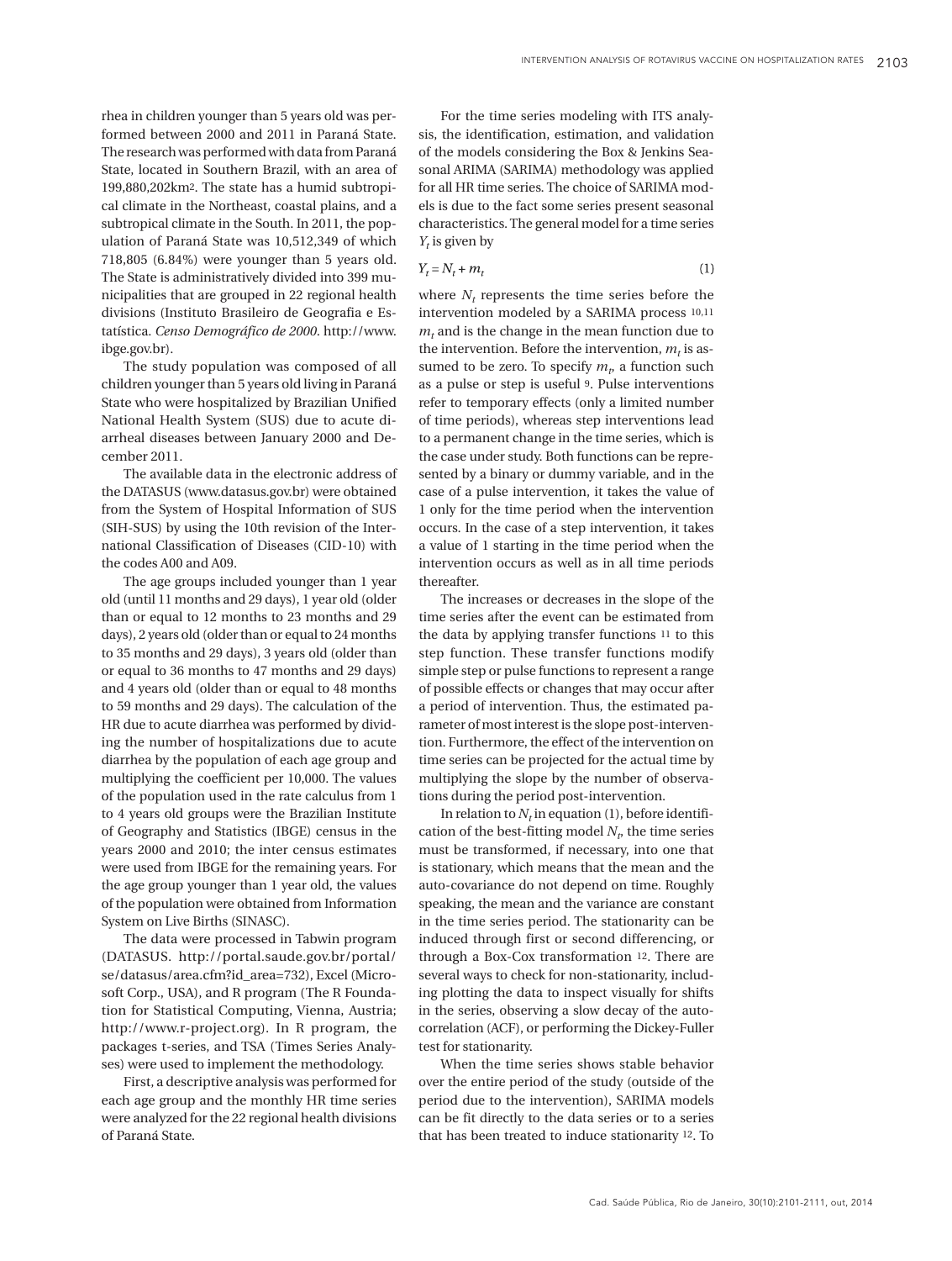identify the best-fitting SARIMA models considering the serial dependences, the ACF and partial auto-correlation function (PACF) for the stationary series are compared with the ACF and PACF of theoretical models 12,13.

In the estimation step, the data are used to estimate the parameters of the chosen model for  $N_p$  by the maximum likelihood method. Once the parameters are estimated, the validity of the estimated model is checked. Normality tests of the residuals are applied. ACF and Portmanteau Box-Pierce test can be applied on the residuals from the estimated model to verify that the residuals are uncorrelated, which confirms that the estimated model captures most the information the series could provide.

It is possible that more than one model will be identified. In this case, the number of significant terms or parsimony, smallest corrected Akaike Information Criterion (AICc), and prediction variance are relied on to select the final model 12.

Details of the ARMA and SARIMA models as well as ITS analysis are given in Box et al. 12 and Cryer & Chan 14.

The development of the study occurred as recommended by *Resolution n. 196/96* of the Brazilian National Health Council. The project was approved by the Ethics Committee in Research of State University of Maringá (Legal Report 140/2009) and the Term of Free and Informed Consent was not used because the data were secondary.

## Results

From 2000 until 2011, 108,298 hospitalizations were registered in Paraná State according to the classification of ICD-10, codes A00-A09, for a population of 10,261,004 children under 5 years old. The average HRs varied from 118.09 to 65.09/10,000 during the study period. The average and standard deviations for HRs according to the year and group age are presented in Table 1. The largest average reached was 250.36 in 2000 for children younger than 1 year old.

The average by year considering all age groups was 104.47 for 10,000 children. The absolute standard deviations before the VORH were smaller than after the VORH, e.g., 142.18 versus 74.59 for the children younger than 1 year old. On the other hand, as the averages were drastically reduced, the relative standard deviations should be observed by the variation coefficient (standard deviation divided by the average). Thus, it is possible to note that before the VORH, the variation ranged from 48% to 55%, while after the VORH, the variation coefficients were almost the same, ranging from 45% to 50%, representing the heterogeneity of the HRs.

Table 1

Hospitalization rates (HRs) according to age, year, average, standard deviation (SD) and coefficient of variation (CV). Paraná State, Barzil, 2000-2011.

|                     | $<$ 1 year |        | 1 year    |        | 2 years   |           | 3 years |           | 4 years   |       | Average |
|---------------------|------------|--------|-----------|--------|-----------|-----------|---------|-----------|-----------|-------|---------|
| Year                | <b>HR</b>  | SD     | <b>HR</b> | SD     | <b>HR</b> | <b>SD</b> | HR      | <b>SD</b> | <b>HR</b> | SD    |         |
| 2000                | 250.36     | 179.18 | 176.4     | 121.91 | 84.94     | 63.58     | 51.28   | 41.08     | 37.64     | 33.03 | 118.09  |
| 2001                | 246.42     | 166.46 | 210.67    | 143.56 | 94.13     | 70.25     | 59.05   | 51.27     | 40.78     | 37.06 | 128.01  |
| 2002                | 196.25     | 136.80 | 183.60    | 104.59 | 104.09    | 61.25     | 60.82   | 33.80     | 44.60     | 24.06 | 116.16  |
| 2003                | 174.64     | 128.36 | 181.01    | 111.41 | 113.49    | 71.54     | 73.91   | 50.13     | 50.53     | 32.41 | 117.23  |
| 2004                | 162.46     | 106.84 | 167.94    | 100.34 | 96.93     | 60.54     | 61.63   | 48.60     | 46.77     | 35.99 | 105.75  |
| 2005                | 154.31     | 67.91  | 172.77    | 199.13 | 100.53    | 49.33     | 62.28   | 34.98     | 46.75     | 27.76 | 105.96  |
| 2006                | 142.61     | 81.84  | 183.2     | 116.75 | 99.74     | 66.12     | 66.30   | 48.51     | 45.21     | 30.83 | 106.03  |
| 2007                | 122.04     | 73.94  | 133.56    | 77.44  | 84.07     | 47.21     | 52.26   | 33.14     | 41.15     | 28.83 | 84.61   |
| 2008                | 153.62     | 80.64  | 177.93    | 84.87  | 118.52    | 60.32     | 73.25   | 35.43     | 50.97     | 30.61 | 112.37  |
| 2009                | 125.73     | 69.16  | 122.92    | 65.96  | 73.77     | 43.50     | 52.70   | 35.80     | 41.64     | 26.64 | 81.63   |
| 2010                | 144.30     | 75.73  | 180.73    | 103.91 | 105.94    | 60.74     | 73.81   | 34.88     | 62.64     | 32.28 | 112.71  |
| 2011                | 96.01      | 54.45  | 91.26     | 58.12  | 58.87     | 34.45     | 42.65   | 24.28     | 38.16     | 20.77 | 65.09   |
| Average (2000-2005) | 255.86     | 142.18 | 241.50    | 116.42 | 133.19    | 64.37     | 83.41   | 46.00     | 59.81     | 33.05 | 154.75  |
| <b>CV</b>           | 0.56       |        | 0.48      |        | 0.48      |           | 0.55    |           | 0.55      |       |         |
| Average (2007-2011) | 163.91     | 74.59  | 181.33    | 89.96  | 118.33    | 56.87     | 76.48   | 36.49     | 59.75     | 29.82 | 122.32  |
| <b>CV</b>           | 0.46       |        | 0.48      |        | 0.48      |           | 0.48    |           | 0.50      |       |         |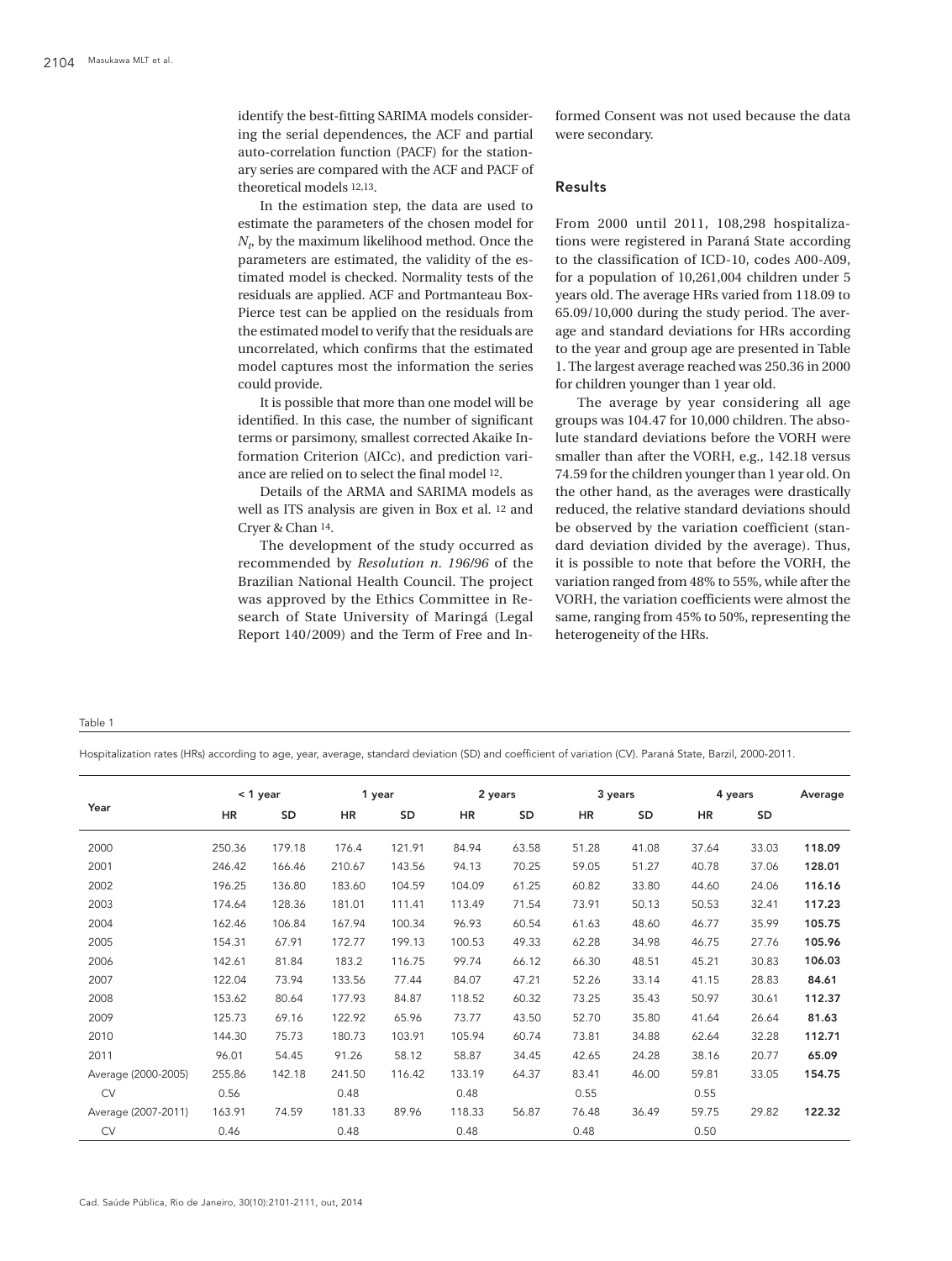The age group composed of children younger than 1 year old represented 30.64% of hospitalizations; the age group of 1-year-old children, 30.52%; the 2-year-old group, 17.95%; the 3-year-old group, 11.81%; and the age group with the lowest rate of hospitalization was the 4-year-old group, with 9.07%.

After verifying the time series stationarity for each one of the 144 time series (22 health regions and 5 age groups for each health region) by ACF and Dickey-Fuller test, one or more models were identified. For most of the time series at least 1 autoregressive parameter and 1 seasonal parameter of 12 months (annual) were indicated from ACF and PACF to be included in the model. The best model for each time series was chosen considering the statistically significant estimated parameters ( $p < 0.05$ ), the smallest predictive variance and smallest AIC. The validation of the model chosen was evaluated by residuals analysis. Using a Portmanteau test (Box-Pierce test), it was verified that all residuals did not present statistically significant correlation.

Once the models were estimated and validated, the adjusted models (gray line) were plotted in relation to the original series (black line) for each age group. In Figures 1 and 2, one can see the graphics for the younger than 1 year old and 1-year-old groups, respectively. The dashed line is the average level for the period before the vaccine (2000- 2005).

In Figure 1, one can note that the adjusted model for most of the HR time series of children younger than 1 year old shows a decrease. However, for health region 18, a clear increase can be noted. The quantification of the decreases or increases was evaluated by the estimated slope parameter. This parameter indicates the reduction by month per 10,000 children. This effect of reduction is better understood when projected at the end of the analyzed period (December 2011). The projected effects are presented in Table 2. When the slope estimated parameter was not statistically significant, the projected effect was represented by zero. For children younger than 1 year old, considering each regional division specifically, there were reductions in HRs in 11 regional divisions (1, 7, 9 10, 12, 13, 14, 15, 16, 20, and 22) with 12-32 reduced cases/month per 10,000 hospitalizations, 4 regional divisions (3, 15, 19, and 21) with no statistically significant decrease, and 1 regional division with a statistically significant increase of 6 cases/month/10,000. The average reduction by regional division in this age group was 11 cases/month/10,000 (Table 2). By analyzing the percentage reduction of the HRs in December 2011 in relation to the average level of cases before the vaccine, this age

group presented an average reduction of 47% by regional division (Table 2).

For 1-year-old children, the adjusted model also shows a statistically significant decrease in the HRs for most regional divisions accompanying the original series (Figure 2). In the evaluation of the 1-year-old age group, 13 regional divisions presented reductions of 12 to 32 hospitalizations/month/10,000. Regional divisions 18 and 21 also did not have statistically significant decreases for this age group, and regional division 2, which had a slight decrease for children younger than 1 year, did not have a decrease in the HR for the one-year-old group. It was also verified that the average percentage reduction of HRs by regional division was 58% (Table 2).

In the time series for the age groups of 2 and 3-year-old children, when the decrease occurred, it was less dramatic, with reductions of up to 19 cases/month/10,000 hospitalizations. Most regional divisions had no statistically significant reduction  $(p > 0.05)$  (Table 2). For these age groups, the average percentage reduction of HRs in December 2011 in relation to the average level before the vaccine was 21% and 7%, respectively (Table 2). In the 4-year-old age group, most regional divisions had no statistically significant reduction in HR, and, in fact, slight increases were verified in 5 regional divisions.

When the average pre-vaccination level (65 cases/month/10,000) of the HRs by regional division is compared with the post-vaccination period in December 2011 (36 cases/month/10,000), an average decrease of 29 cases/month/10,000 is observed. The largest decrease was for regional division 13 (100 cases/month/10,000). On the other hand, regional divisions 18 and 21 had increases of 8 and 4 cases/month/10,000 hospitalizations after the introduction of the VORH, respectively.

#### Discussion

For the study period 2000 to 2011, hospitalization rates for acute diarrhea confirm the magnitude of diarrheal disease on the health of children less than 5 years of age and the importance of programs aimed at reducing these rates, such as the rotavirus vaccine.

Considering the descriptive analysis in Table 1, a higher HR was observed in the pre-vaccination period for children younger than 1 year old (256 on average) and a lower HR for the 4-year-old age group (60 on average). After VORH introduction, these average rates decreased to 96 and 38 in 2011, respectively. Even with this reduction, rates above these averages were encountered in national and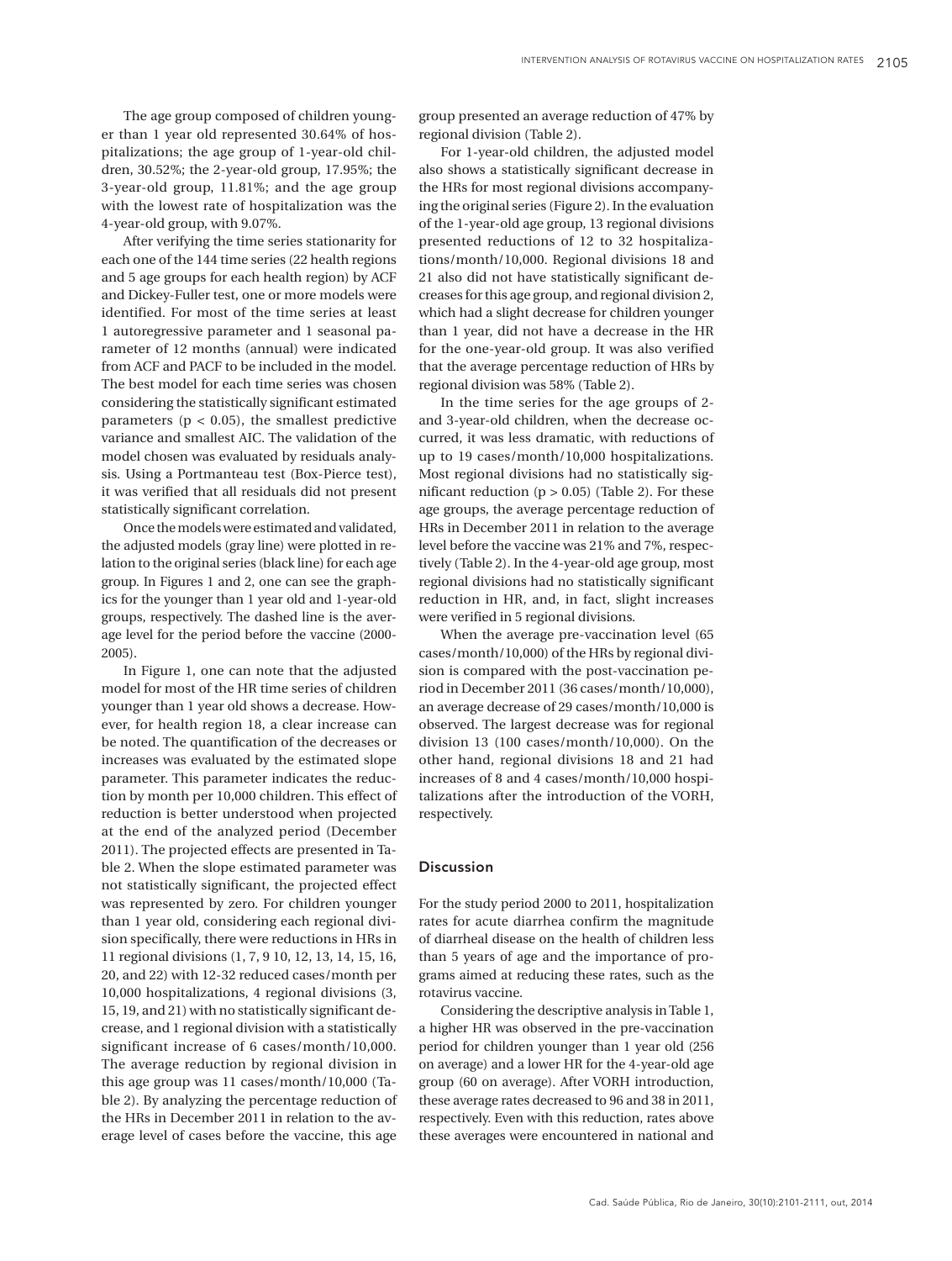## Figure 1



Adjusted models for hospitalization rates (HRs) of children younger than one year old and the original series of HRs, codes A00-A09, according to the regional health. Paraná State, Brazil, 2000-2011.

Black line: adjusted series;

Dashed line: average level before 2006.

international literature. From a literature search of worldwide studies from 1986 to 2000, the rate of hospitalizations due to acute diarrhea in children younger than 1 year old was found to be 71.25 cases per 10,000, and for children from 1 to 4 years old, the HR was 18.90 cases per 10,000, highlighting the severity of diarrheal disease in small children until 2 years old, as most children in the later age range already have antibodies against rotavirus 14.

If all age groups are considered, the average HR by month was 154.75 before the vaccine and 122.32/10,000 after. The HR was calculated by considering the entire population, although it is known that 24.5% of the population of the country has private health insurance and the hospitalization of these patients was not part of the database 15. The great variation in HRs among the regional divisions from 2000 to 2011 is remarkable, ranging from 35.30 to 344.55/10,000 hospitaliza-

Gray line: original series;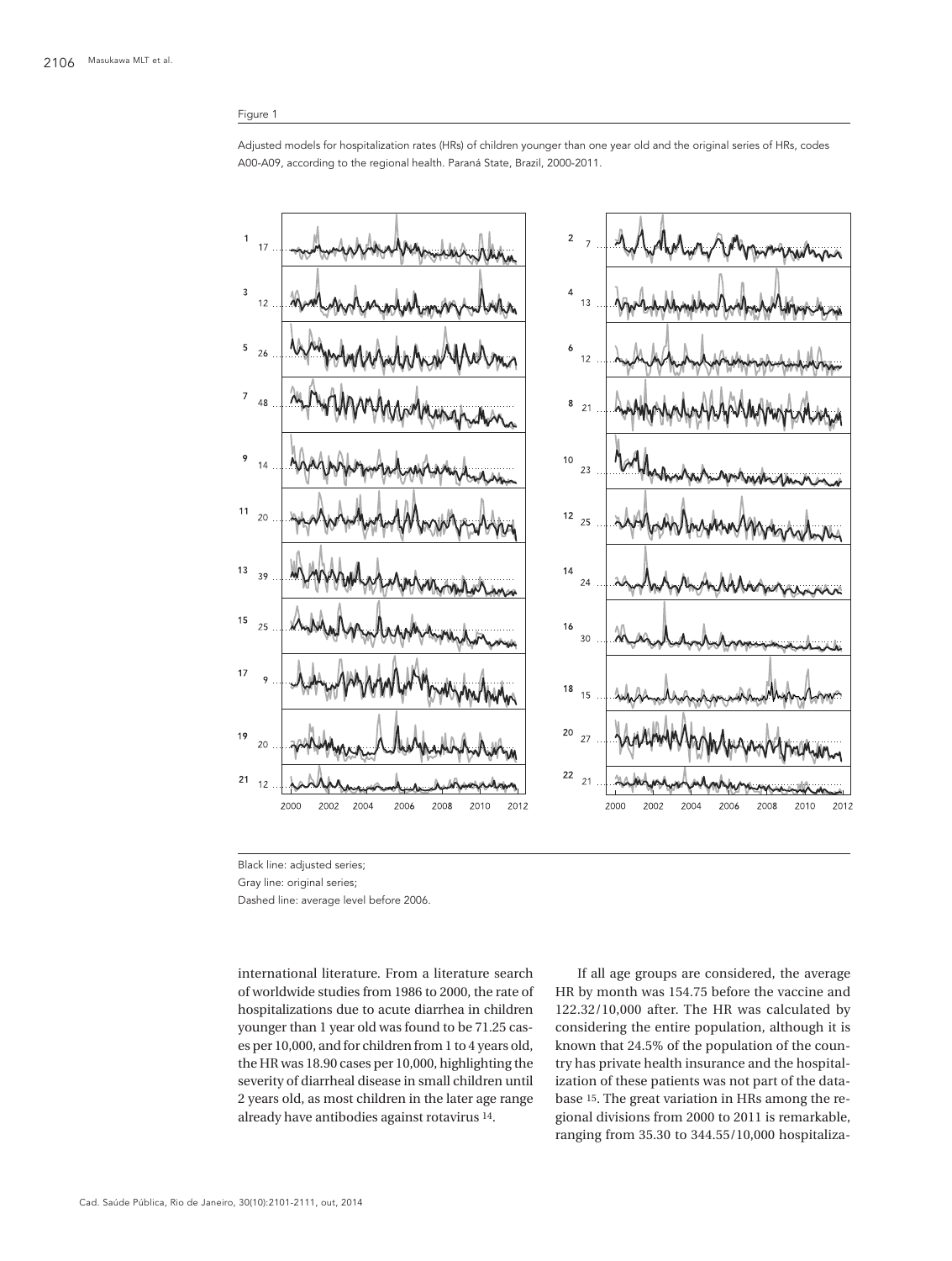Adjusted models for hospitalization rates (HRs) of children with one year old and original series of HRs, codes A00-A09, according to the regional health. Paraná State, Brazil, 2000-2011.



Black line: adjusted series;

Gray line: original series;

Dashed line: average level before 2006.

tions for regional divisions 2 and 7, respectively. This variation in HRs is also evident observing the standard deviations in Table 1.

By ITS analysis, a higher reduction in the HR for children younger than 1 year old (21 cases/ month/10,000 on average by regional division) and a lower reduction in the HR for the age group of 4-year-old children (5 cases/month/10,000 on average by regional division) with decreases to 9 and 4 cases/month/10,000 in the end of 2011, respectively, was noted in the present study. Cases were reduced by an average of 29 cases/month by regional division.

Furthermore, by ITS analysis, it was observed that for children younger than or equal to 1 year old in all Paraná regional health divisions, 467 hospitalizations/month/10,000 were avoided, and for the other age groups, the reduction was small (93 cases/month), considering the projected effect in December 2011. In a study performed across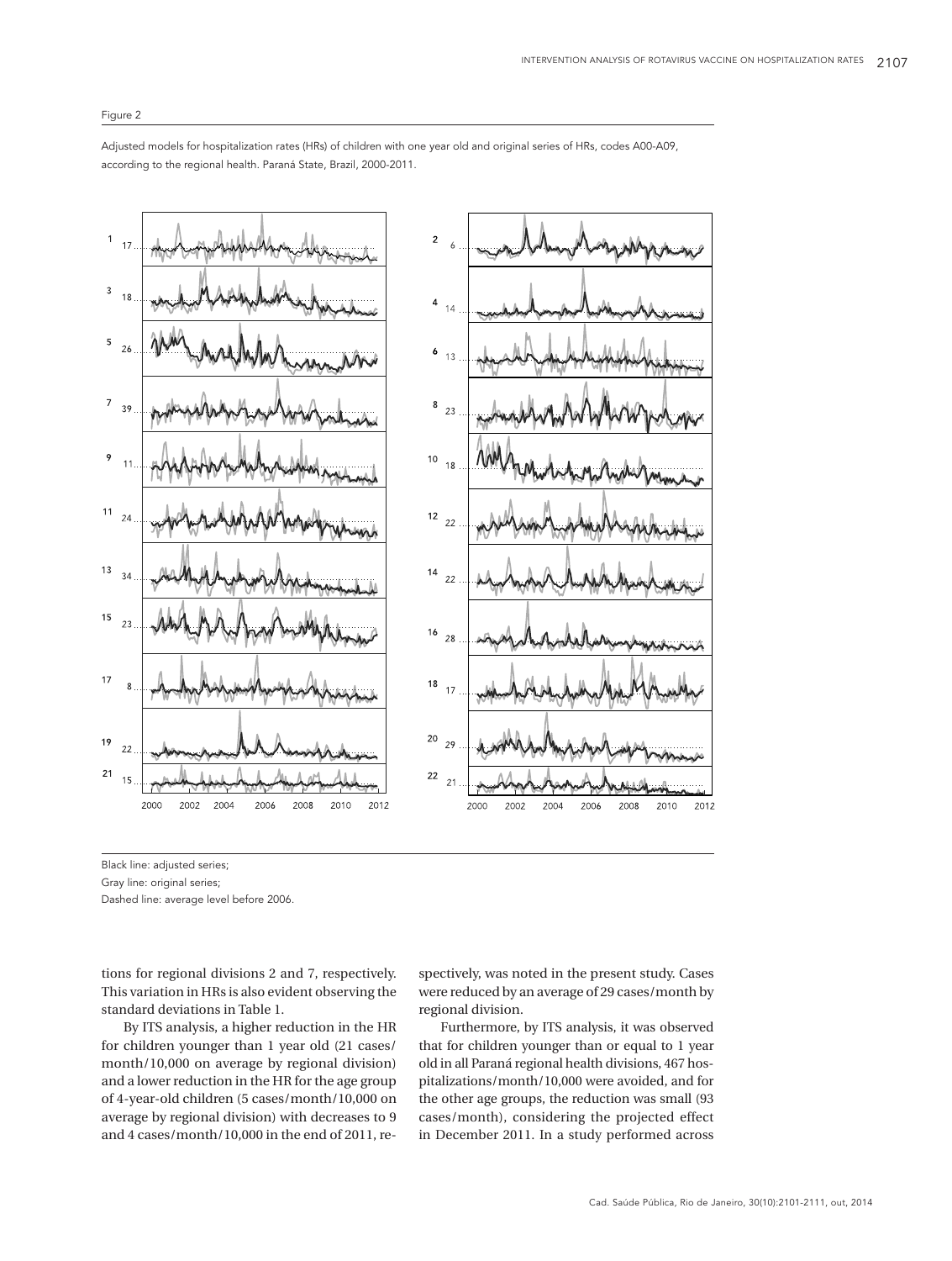#### Table 2

Reduction in hospitalization rates (HRs)/month/10,000 achieved in December 2011 and the reduction percentage in HRs December 2011, obtained from intervention analysis, according to regional health center. Paraná, Brazil, 2000-2011.

| Regional heath center   | < 1 year |                          | 1 year              |                          | 2 years             |                          | 3 years             |                          | 4 years        |                     | Total                    | Average |                          |
|-------------------------|----------|--------------------------|---------------------|--------------------------|---------------------|--------------------------|---------------------|--------------------------|----------------|---------------------|--------------------------|---------|--------------------------|
|                         | $n *$    | $% **$                   | n                   | $\%$                     | n                   | $\%$                     | n                   | $\%$                     | n              | $\%$                | $***$                    | Pre#    | Post ##                  |
| $\mathbf{1}$            | $-12$    | $-69$                    | $-13$               | $-76$                    | $-3$                | $-38$                    | $\circ$             | $\mathsf O$              | $\overline{4}$ | 138                 | $-24$                    | 49      | 25                       |
| $\overline{2}$          | $-3$     | $-42$                    | $\circ$             | $\mathbf 0$              | $\mathsf{O}\xspace$ | $\mathbf 0$              | $\mathbf{1}$        | 59                       | 1              | 82                  | $-1$                     | 18      | 17                       |
| 3                       | $\circ$  | 0                        | $-15$               | $-82$                    | $-8$                | $-73$                    | $-4$                | $-63$                    | $\mathbf{O}$   | $\circ$             | $-27$                    | 52      | 25                       |
| 4                       | $-5$     | $-39$                    | $-8$                | $-59$                    | $\mathsf{O}\xspace$ | $\circ$                  | 0                   | $\mathsf{O}\xspace$      | 0              | $\mathbf 0$         | $-13$                    | 40      | 27                       |
| 5                       | $\circ$  | 0                        | $-18$               | $-68$                    | $-9$                | $-60$                    | $-4$                | $-48$                    | $\mathbf 0$    | $\circ$             | $-31$                    | 82      | 51                       |
| 6                       | $-5$     | $-40$                    | $-7$                | $-53$                    | $\mathsf{O}\xspace$ | $\circ$                  | $\mathbf 0$         | $\mathsf{O}\xspace$      | $\overline{2}$ | 77                  | $-10$                    | 40      | 30                       |
| 7                       | $-32$    | $-67$                    | $-26$               | $-67$                    | 0                   | $\circ$                  | $-2$                | $-17$                    | $\circ$        | $\mathbf 0$         | $-60$                    | 126     | 66                       |
| 8                       | $-8$     | $-39$                    | $-14$               | $-60$                    | 0                   | 0.                       | 0                   | 0                        | $\mathbf 0$    | $\circ$             | $-26$                    | 73      | 47                       |
| 9                       | $-12$    | $-87$                    | $-9$                | $-81$                    | $\mathsf{O}\xspace$ | $\mathbf{0}$             | $\mathbf{O}$        | 0                        | $\mathbf 0$    | $\circ$             | $-21$                    | 37      | 16                       |
| 10                      | $-19$    | $-84$                    | $-13$               | $-72$                    | $\mathsf{O}\xspace$ | $\mathsf{O}\xspace$      | $\mathsf{O}\xspace$ | $\mathsf{O}\xspace$      | $\mathbf 0$    | $\mathsf{O}\xspace$ | $-32$                    | 59      | 27                       |
| 11                      | $-8$     | $-39$                    | $-18$               | $-74$                    | $\mathsf{O}\xspace$ | $\mathbf{0}$             | 0                   | 0                        | $\mathbf 0$    | $\mathbf 0$         | $-26$                    | 74      | 48                       |
| 12                      | $-16$    | $-65$                    | $-13$               | $-58$                    | $-5$                | $-40$                    | $-5$                | $-52$                    | $\circ$        | $\mathsf{O}\xspace$ | $-39$                    | 75      | 36                       |
| 13                      | $-31$    | $-79$                    | $-32$               | $-93$                    | $-19$               | $-91$                    | $-11$               | $-73$                    | $-7$           | $-67$               | $-100$                   | 120     | 20                       |
| 14                      | $-14$    | $-59$                    | $-9$                | $-41$                    | $-4$                | $-35$                    | $\mathbf{0}$        | $\circ$                  | $\mathbf 0$    | $\mathbf{0}$        | $-27$                    | 71      | 44                       |
| 15                      | $-19$    | $-77$                    | $-13$               | $-56$                    | 0                   | $\circ$                  | 0                   | $\circ$                  | $\mathbf 0$    | $\circ$             | $-32$                    | 75      | 43                       |
| 16                      | $-23$    | $-77$                    | $-19$               | $-67$                    | $-5$                | $-37$                    | $-3$                | $-35$                    | $\mathbf 0$    | $\circ$             | $-50$                    | 86      | 36                       |
| 17                      | $-6$     | $-68$                    | $-4$                | $-51$                    | $\overline{2}$      | 57                       | $\overline{2}$      | 79                       | 3              | 173                 | $-3$                     | 24      | 21                       |
| 18                      | 6        | 41                       | $\mathsf{O}\xspace$ | $\mathbf 0$              | $\mathsf{O}\xspace$ | $\circ$                  | $\mathsf{O}\xspace$ | $\mathsf{O}\xspace$      | $\overline{2}$ | 39                  | 8                        | 56      | 64                       |
| 19                      | $\circ$  | $\mathsf{O}\xspace$      | $-12$               | $-56$                    | $-6$                | $-48$                    | $\mathsf{O}\xspace$ | 0.                       | $\circ$        | 0                   | $-18$                    | 69      | 51                       |
| 20                      | $-14$    | $-53$                    | $-22$               | $-74.9$                  | $-6$                | $-40$                    | $-3$                | $-31$                    | $\circ$        | $\circ$             | $-45$                    | 88      | 43                       |
| 21                      | $\circ$  | $\mathbf 0$              | $\circ$             | $\mathbf 0$              | $\mathsf{O}\xspace$ | $\mathbf{0}$             | 3                   | 74                       | 1              | $\circ$             | 4                        | 42      | 46                       |
| 22                      | $-20$    | $-94$                    | $-21$               | $-100$                   | $-7$                | $-57$                    | $-33$               | $-44$                    | $\mathbf 0$    | $\mathbf{0}$        | $-51$                    | 67      | 16                       |
| Average cases reduction | $-11$    | $-47$                    | $-13$               | $-58$                    | $-4$                | $-42$                    | $-1$                | $-6$                     | 0              | 19                  | $-29$                    | $\sim$  | $\overline{\phantom{a}}$ |
| Average pre #           | 21       | $\overline{\phantom{a}}$ | 20                  | $\overline{\phantom{a}}$ | 11                  | $\overline{\phantom{a}}$ | $\overline{7}$      | $\overline{\phantom{a}}$ | 5              |                     | $\overline{\phantom{a}}$ | 65      | $\overline{\phantom{a}}$ |
| Average post ##         | 9        | $\overline{a}$           | 8                   | ÷,                       | 7                   |                          | 5                   | $\sim$                   | $\overline{4}$ |                     |                          | $\sim$  | 36                       |

\* Reduction in the rate of hospitalization/month achieved in December 2011;

\*\* Percentage reduction (relative to the average level before the vaccine) in the rate of hospitalization in December 2011. The zero indicates that the estimated slope (ω) parameter was not statistically significant;

\*\*\* Total number of cases reduced in December 2011;

# Average number of cases/month/10,000 pre-vaccine (2000-2005);

## Average number of cases/month/10,000 after vaccination in December 2011.

all Brazilian regions, approximately 42,480 hospitalizations were avoided with the vaccine in all Brazilian territories between 2007 and 2009. However, for all Southern territories, where Paraná is located, there were 109 hospitalizations fewer than expected for children younger than 1 year old, and the sum of what was expected for until 4 years old had an increase of 149 cases, by the analysis of time series 7.

It is important to highlight, as we can see in Figures 1 and 2, that the incidence of diarrhea has been decreasing for some regions since 2000, and the autoregressive characteristics of the SARIMA modeling in ITS analysis took this into account.

Furthermore, the adjustment underestimates the observed time series, as expected, due to the model structure. However, for some time series, the estimation was poor because the time series presented a random behavior, e.g., region 20 in Figure 2.

Although it was verified by ITS analysis that children younger than or equal to 1 year old were the most benefited with vaccination, other actions contribute to acute diarrhea prevention, such as incentivizing breastfeeding and better quality of primary attendance. These factors may be interfering in these values and may not be implemented homogeneously in all regional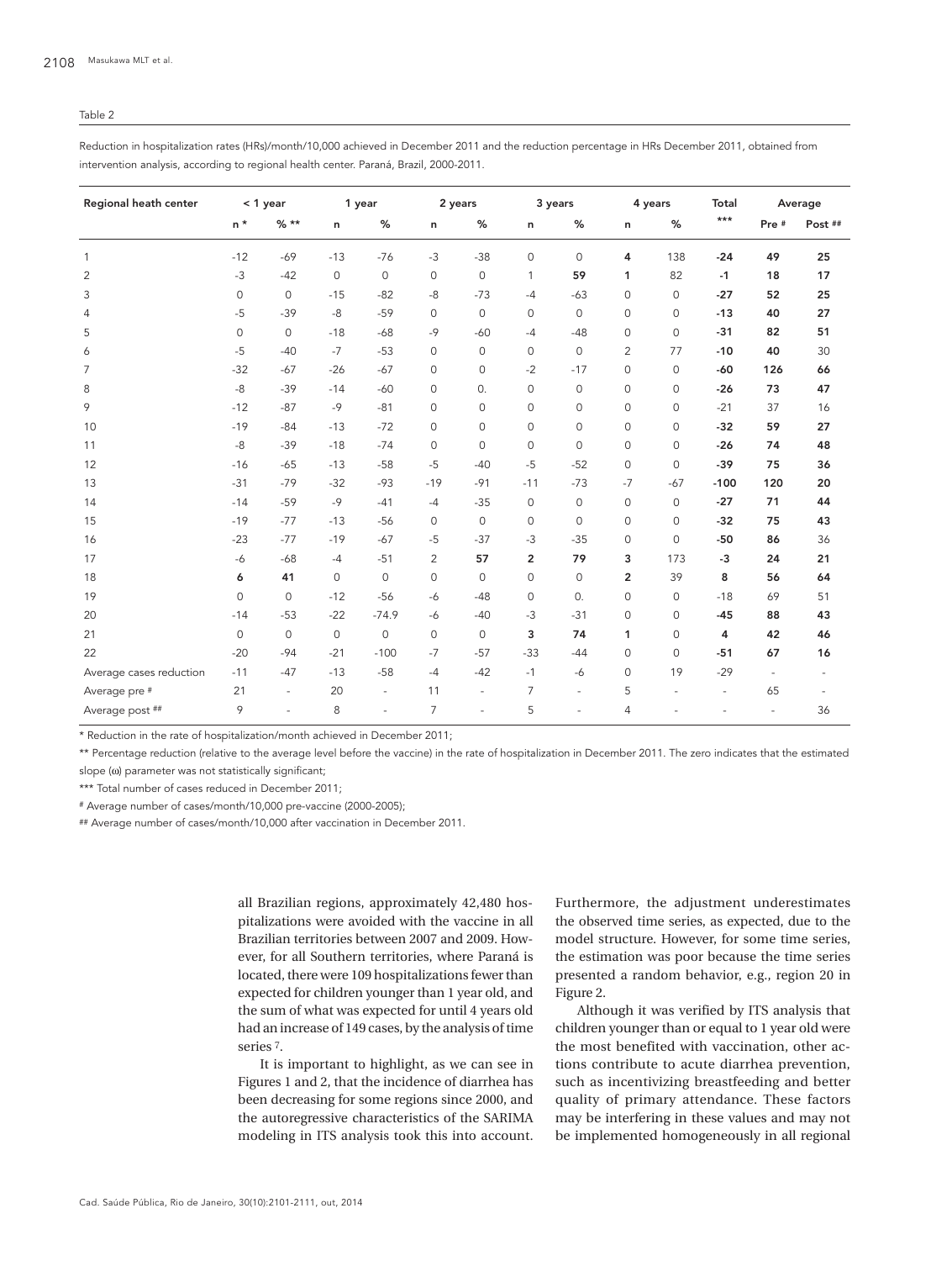divisions, making necessary the improvement of more efficient strategies to support the municipalities and influence the management of regional issues to foment the continuous and growing search for efficiency with quality.

The variations in HRs due to acute diarrhea in regional health divisions, even after the introduction of VORH, can be noted by the standard deviations in Table 1. This fact suggests a subordination of the data, weakening the usefulness of hospitalization rates as an indicator of morbidity, as some regional divisions may not have appropriate data quality, resulting in under-reporting of diarrheal disease. The system of notification does not identify the individual or multiple hospitalizations due to the same problem, which leads to an overestimation of the health problem and prevents the evaluation of re-hospitalization and transfers 15. Although it could help in the evaluation of prevention measures for acute diarrhea, records completed during hospitalization for the treatment of infectious diarrhea exclude the identified etiology, not excluding case studies that detected factors that lead children younger than 5 years old to hospitalization.

This great variation can also indicate that rotavirus outbreaks still happen and reach the population of children younger than 1 year old who received only the first dose of the vaccine. In Australia, a retrospective case-control study determined that the efficiency of the vaccine to protect against hospitalization during rotavirus outbreaks in native children was 57.1% with 1 dose of the vaccine and 84.5% with 2 doses 16.

Another factor that may be influencing the hospitalization rates is the rotavirus vaccination coverage in Paraná State. In the present study, the vaccination coverage in 2006 was 50.13%; this may be due to the irregular provision of vaccine to the health units. This year was also one with the highest dropout rate, where 34.02% of the children who had the first dose did not complete the basic plan of 2 doses. It is important to observe that this vaccine has different characteristics of other vaccines that allow the vaccination regimen to be completed at any age in children. Vaccine coverage was 83.51% for 2007, 85.81% for 2008, 86.61% for 2009, 91.66% for 2010 and 93.21% for 2011; these rates are lower than the 95% vaccine coverage recommended by the Brazilian Ministry of Health. However, these results are better when compared with the data for all of Brazil 17. Despite higher vaccination coverage rates than in other regions of the country 7 in 2008 and 2010, an increase in HRs was observed with an average increase of 112 cases and up to 84.61 for 2007, 2009, and 2011 (Table 1). During the six years of vaccination coverage, there was a large percentage of unimmunized children, which is a concern

because it is not yet known what will be the behavior of the natural disease for children over 2 years of age who have not received the vaccine.

In countries with VORH included in their basic calendar, as in the USA, it was verified in 2007 that after a year of the vaccine's use, with 49% vaccination coverage for the first dose, that the hospitalization rate due to acute diarrhea decreased by 16%, and in the following year, with slightly more than a third of the children completing the vaccine schedule of 3 doses (pentavalent vaccine), the reduction was by 45% 18. In El Salvador, it was noted that children younger than 2 years old with 2 doses of the vaccine (monovalent vaccine) had a 76% reduction in HRs due to rotavirus and a 51% reduction with 1 dose. In these studies, even with lower than recommended vaccination coverage, a significant reduction in the hospitalizations due to acute diarrhea was found 19, which suggests that VORH has an indirect protective effect, noting that in these studies there was the identification of the agent that led to hospitalization.

The identification of the acute diarrheal agent is necessary to evaluate the efficiency of the vaccine through the years because in clinical trials, the vaccine used in Brazil demonstrated efficiency against gastroenteritis caused by rotavirus G1P[8], G2P[4], G3P[8], G4P[8] and G9P[8] 4,5. Before the introduction of the vaccine, type G1P[8] was the most prevalent. In 2006, a rotavirus outbreak in Northeast Brazil had 780 cases, of which 100% of the 15 patients who were hospitalized were found to be positive for G2[P4] 20. In São Paulo, it was identified that the predominant serotype was G2 21.

The evaluation of the effect of the vaccine is complex as the decrease of HRs was also observed before the introduction of the VORH and important variations in these rates were noted even after the introduction of the vaccine, as was the case in 2008 when there was an increase in HRs in this study and others for the entire country 6,7. Further, Brazil has not identified the diarrheal agent that led to the hospitalization of these children. Additionally, great regional differences in HRs in Paraná state were observed with similar results in other studies that evaluated all the hospitalizations in the country by region. Thus, studies that consider only data from sentinel hospitals for the disease may not demonstrate the effect of VORH on hospitalization rates.

## Conclusion

This study concluded that hospitalization rates due to acute diarrhea, following a national trend, is decreasing in almost all regional health divisions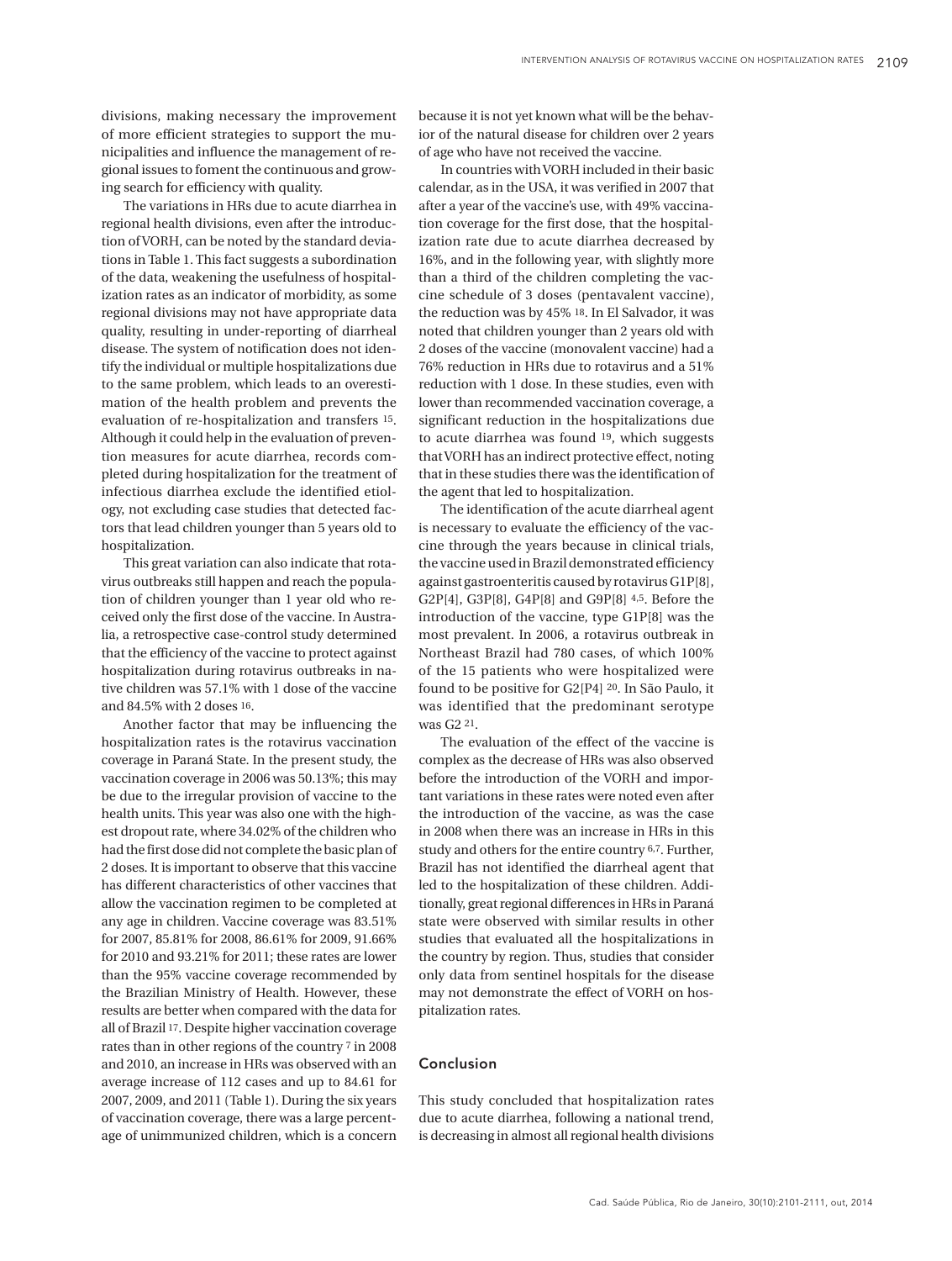of Paraná State, as was observed from 2006 to 2011. Despite the discussed limitations related to the data, from the ITS analysis with Box-Jenkins methodology, the effect of the introduction of VORH on the HRs due to acute diarrhea could be estimated.

The reduction in HRs in some regional divisions may be related to general measures of diarrheal disease prevention, the hospitalization registers or better rates of vaccination coverage. It is still necessary to have a national network for systematic epidemiological vigilance with the identification of cases of rotavirus hospitalization, as this strategy would ease the monitoring of vaccine efficiency and the disease behavior with circulation of serotypes that are not integrated in the vaccine composition due to the large antigenic diversity responsible for the multiplicity of serotypes, which may make their control difficult.

With the introduction of the vaccine, children younger than or equal to 1 year old presented more significant decreases in HRs. It is important to remember that the highest HRs are in this

age group, which highlights the disease severity in small children, making necessary the need to discuss the causes of acute diarrhea in this age group and develop strategies for its reduction. As it was observed that there was no decrease for 3 and 4-year-old children, continuous monitoring will indicate whether the disease incidence for these age groups will decrease.

The reduction of the HRs was effective, but the continuous monitoring for a reduction in cases of acute diarrhea cannot be discarded, as these cases may be related to other factors beyond the vaccine. The evaluation of other interventions such as sanitation, breastfeeding, nutrition, oral rehydration and access to health care are also important factors to be studied.

Finally, most of the time series analyzed presented an annual seasonal effect. This finding reinforces the importance of considering aggregating the estimation of SARIMA models and ITS analysis and indicates the necessity for more investigations related to the seasonal behavior, which may be associated with climate factors.

#### Resumen

*El objetivo de este estudio es investigar el impacto de la vacuna contra el rotavirus en las tasas de hospitalización, relacionadas con diarrea aguda en niños menores de 5 años, después de que se introdujese la vacuna en 2006. Se trata de un estudio observacional, analítico descriptivo de las tasas de hospitalización acaecidas entre 2000 y 2011 en 22 centros regionales de salud del estado de Paraná, Brasil. El efecto de la vacuna se evaluó mediante la aplicación de la serie de tiempo SARIMA/ metodología de Box-Jenkins de análisis de intervención, lo que demuestra que los declives de las series son diferentes después de la introducción de la vacuna, con el fin de estimar la magnitud de estos efectos en los niños menores 5 años de edad, por grupos de edad para cada región. Se ha encontrado una reducción estadísticamente significativa de centro/mes en las tasas de hospitalización para niños menores de 1 año de edad y de 1 año de edad, con un promedio de 47% y 58%, respectivamente, en diciembre de 2011.*

*Vacunas contra Rotavirus; Diarrea; Hospitalización; Evaluación de Servicios de Salud*

#### Contributors

All authors participated on conception,design, acquisitio, analysis and interpretation of data; drafting and revising the article critically for important intellectual content and final approval of the version to be published.

#### Acknowledgments

Este estudo fez parte do projeto matricial Impacto da Vacina do Rotavírus nas Taxas de Internações Hospitalares nas Doenças Diarréicas Agudas do Paraná (Edital 014/2008 – Programa de Apoio a Pesquisa Básica Aplicada; Fundação Araucária).